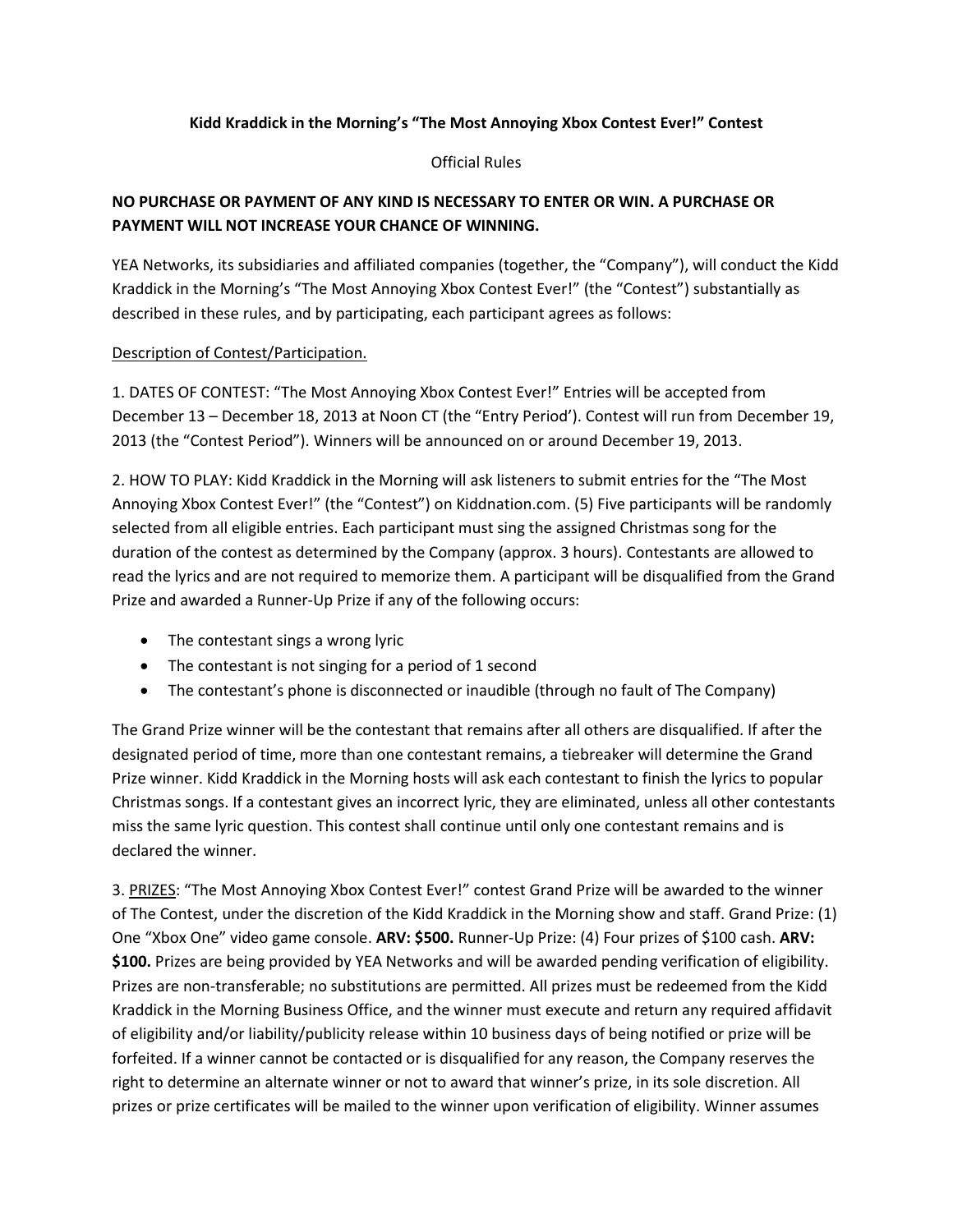the risk of its loss. The Company is not responsible for the safe arrival of a prize or prize certificate but will issue another check (minus the check cancellation fees) if check is cancellable and the Company is notified by winner within 30 days that they did not receive their prize.

4. All contestants must be legal residents of the 48 contiguous United States and DC (except New York) who are eighteen (18) years of age or older. Employees of the Show, its licensee, YEA Networks, radio stations that air the Show, their respective parent, subsidiary, and affiliated entities, their advertising and promotional agencies, participating sponsors, other radio stations in the listening area and the members of their immediate families are ineligible to participate or win. Immediate family shall include spouse, parents, children, siblings, grandparents, grandchildren and any other person residing within the same household.

5. No more than one (1) winner per household within a 30-day period. Anyone who won a prize in the last 30 days is not eligible to participate until the 30-day waiting period is over.

6. By participating, where allowed by law, all participants and winner(s) grant the Company exclusive permission to use their names, characters, photographs, voices, and likenesses in connection with promotion of this and other contests and waive any claims to royalty, right, or remuneration for such use.

7. Consumer Created Content. If the entry for the Contest requires creative material from the participant/entrant, by submitting your entry: (1) you agree that your disclosure is gratuitous, unsolicited and without restriction and will not place the company or contest sponsors under any fiduciary or other obligation, that the company is free to disclose the ideas on a non-confidential basis to anyone or otherwise use the ideas without any additional compensation to you; (2) you acknowledge that, by acceptance of your submission, the company and contest sponsors do not waive any rights to use similar or related ideas previously known to sponsor, or developed by their employees, or obtained from sources other than you; (3) you are verifying that you are the owner and producer of the submitted material and that no third party ownership rights exist to any material submitted, and (4) you are hereby granting the company and the station a perpetual, worldwide, non-exclusive, royalty-free, sub-licensable (through multiple tiers) right and license to use, publish, reproduce, display, perform, adapt, modify, distribute, have distributed and promote such content in any form, in all media now known or hereinafter created, anywhere in the world, for any purpose.

8. Winners are responsible for all federal, state and local taxes in conjunction with said prize(s). Any additional costs related to each prize incurred, as a result of accepting said prize is solely the responsibility of the winner. ALL winners will be required to complete and submit an IRS Form W-9 with the winner's full Social Security Number or the equivalent for receipt of any prize valued at \$600 or more. All winners will receive a 1099 IRS Tax form for the value of the Grand Prize as stated in these contest rules.

9. All decisions of the Company are final.

10. The Company reserves the right to amend the rules at any time.

11. The Company is not responsible for any lost, disconnected, dropped, misdirected or incomplete telephone calls. Participants using equipment not set up for toll free phone exchanges (800, 888, 877, 866, etc.) may experience call connection problems or delays. The Company disclaims all liability for the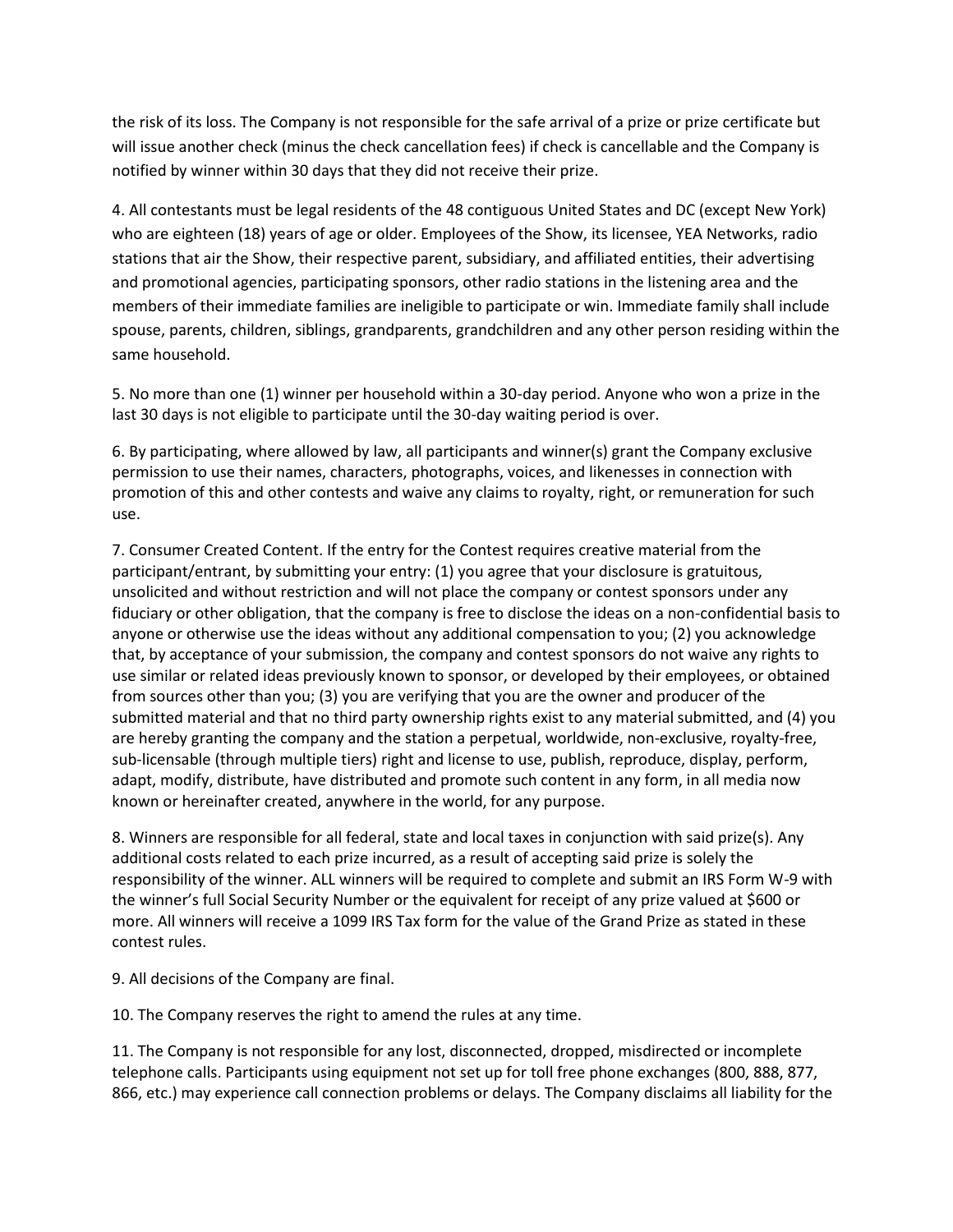inability of a participant to complete or continue a telephone call due to equipment malfunction, busy lines, inadvertent disconnections, acts beyond the Company's control, or otherwise. For all contests the Company disclaims all liability for any delays, misdelivery, loss, or failure in the delivery of any item sent by mail, courier, express, electronic transmission, or other delivery method. The Company is not responsible for mechanical, technical, electronic, communications, telephone, computer, hardware or software errors, malfunctions or failures of any kind, including: failed, incomplete, garbled or delayed transmission of online entries, traffic congestion on telephone lines, the Internet or at any website or lost or unavailable network connections which may limit an online entrant's ability to participate in the Contest, and any injury or damage to entrant's or any other person's computer or telephone related to or resulting from participating in or downloading any information necessary to participate in the Contest.

12. The re-sale or auction of the Show's complimentary prizes will result in disqualification for all future Show contests or promotions.

13. The Company is not responsible for typographical or other errors in the printing, the offering or the administration of the contest or in the announcement of a prize.

14. By participating in Contest and/or accepting a prize, each winner releases the Show, its licensee, YEA Network, radio stations that air the Show, their respective parent, subsidiary, and affiliated entities, agents, employees, officers, shareholders, suppliers and retailers and their advertising, contest and production companies and agencies from any and all liability for any loss, harm, damages, cost or expense, including without limitation property damage, personal injury and/or death, arising out of playing the Contest or the acceptance, ownership or use of prizes. In order to receive a prize, participants must sign an official waiver form provided by the Company.

15. By participating in the Contest, participants agree to be bound by the decisions of Company personnel. Persons who violate any rule, gain unfair advantage in participating in the Contest, or obtain winner status using fraudulent means (i.e. "inside information," spamming, etc.) will be disqualified. Unsportsmanlike, disruptive, annoying, harassing or threatening behavior is prohibited. The Company will interpret these rules and resolve any disputes, conflicting claims or ambiguities concerning the rules or the Contest and the Company's decisions concerning such disputes shall be final. If the conduct or outcome of the Contest is affected by human error, any mechanical malfunctions or failures of any kind, intentional interference or any event beyond the control of the Company, the Company reserves the right to terminate this Contest, or make such other decisions regarding the outcome as the Company deems appropriate. The Company further reserves the right to cancel, terminate, suspend, or modify the Contest if it is not capable of completion as planned, including infection by computer virus, bugs, tampering, unauthorized interventions or technical failures of any sort. All decisions will be made by the Company and are final. The Company may waive any of these rules in its sole discretion.

16. The Company reserves the right to change or discontinue the contest at any time and/or to extend the end date. If the contest is changed or discontinued, the Company assumes no liability of any kind to any player who has participated in the contest. Any changes to the contest rules will be announced on the Show and posted on the Show's website at www.kiddnation.com within a reasonable time prior to taking effect. The Company reserves the right in its sole discretion to modify the contest rules and dates